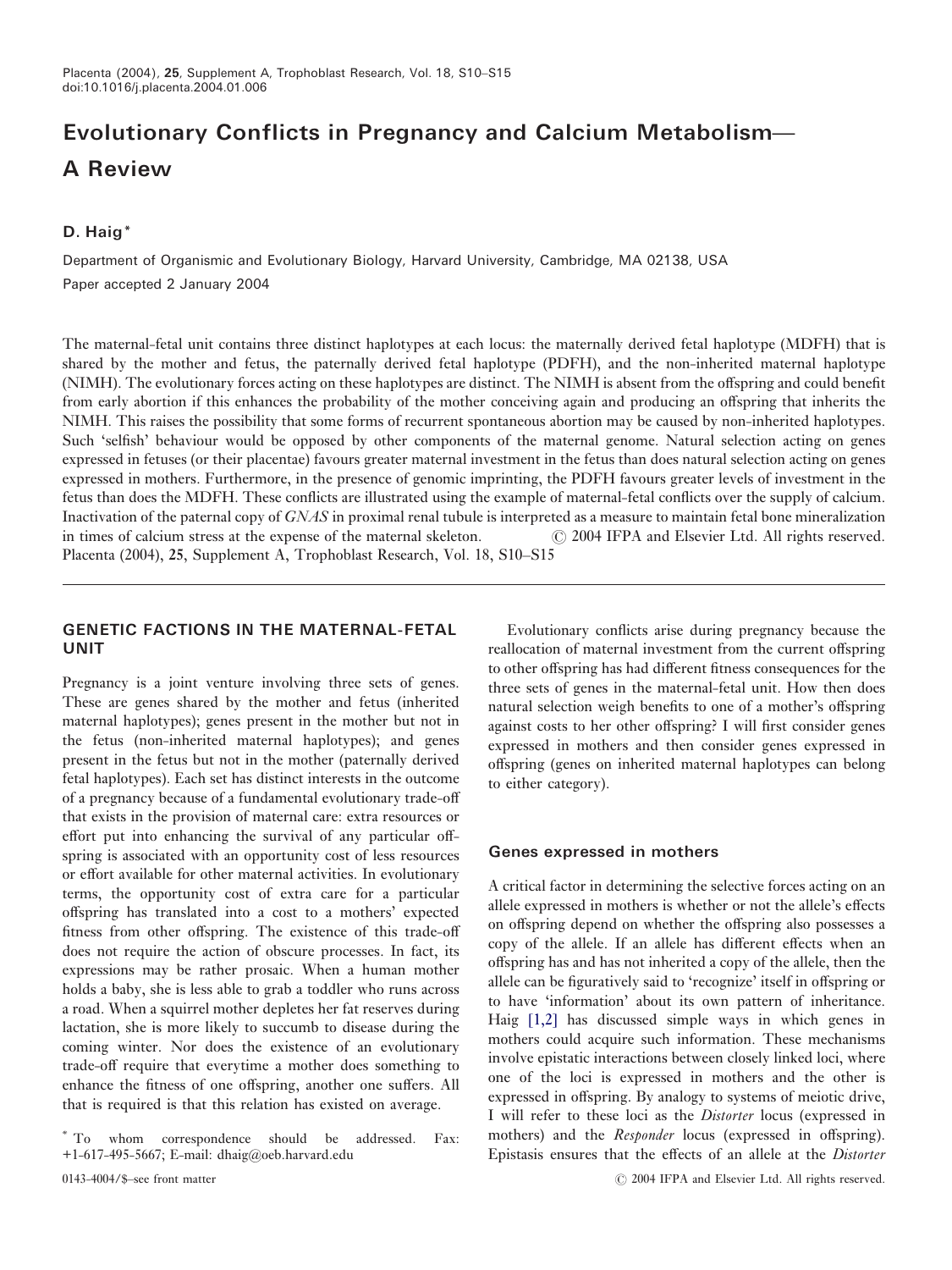locus will depend on the offspring's genotype at the *Responder* locus. Therefore, if *Responder* and *Distorter* loci are closely linked and a mother is heterozygous at both loci, then the effects of an allele at the *Distorter* locus will differ depending on whether or not the offspring inherits the allele. Natural selection will favour two-locus haplotypes that benefit offspring that inherit the haplotype, even if this is at the expense of siblings that do not. Haig [\[1,3\]](#page-4-0) used the term 'gestational drive' to refer to such systems in which maternal care is preferentially directed to offspring who inherit one of the alleles at a heterozygous locus.

Non-inherited maternal haplotypes (NIMHs) gain no direct benefit from the survival, health and eventual reproduction of an embryo in which they are absent. Worse than that, NIMHs have an interest in the embryo's early demise because this frees maternal energies for the care of existing offspring or speeds the conception of future offspring that may inherit the NIMH of the current pregnancy. The potential selective advantage to a gene of eliminating embryos that do not inherit its copies is so great that I would be surprised if systems of spiteful abortion have not evolved. However, I know of no unambiguous examples in mammals, and raise the possibility here as something to keep in mind when a common genetic variant appears to be associated with inexplicably high reproductive costs. Recurrent spontaneous abortion would be one place to look for such systems. In such cases, the genetic culprit may have been interpreted as 'protective' because the haplotype that is responsible for recurrent abortion is present in the surviving offspring of affected mothers, but not the aborted offspring. Geneticists should be aware of the danger of blaming the victim. (Pregnancy losses so early that they fail to be detected provide an even stronger selective advantage, but are unlikely to come to clinical attention).

If non-inherited alleles at every heterozygous locus in a mother's genome were actively conspiring against each and every embryo, it is hard to see how a successful pregnancy would ever be possible. Embryos are probably saved by a lack of reliable information available to genes expressed in their mothers (i.e., by the absence of the necessary forms of nepotistic epistasis). In this view, most maternal genes lack information about whether they are inherited by an offspring and so are unable to discriminate against their non-inheritors. A maternal gene that makes investment decisions behind this meiotic 'veil of ignorance' has an equal likelihood of being present in each of a mother's offspring [\[4\].](#page-4-0) Therefore, such genes will be selected to maximize the mother's total number of surviving offspring and to oppose the nepotistically epistatic conspiracies of the minority of well-informed genes.

Inherited maternal haplotypes (IMHs) can also conspire against the rest of the maternal genome, but here the conspiracy is one of favouritism rather than malice, of attempting to give the current fetus a little extra advantage (relative to its sibs) in the struggle for life [\[1\].](#page-4-0) Once again, the principal barrier to the evolution of such systems is the absence of reliable information about whether or not an offspring has inherited a particular allele.

In summary, most genes in mothers probably do not discriminate among offspring and are selected to maximize a mother's lifetime reproductive success. These genes will be described as residing on non-discriminating maternal haplotypes (NDMHs). However, a subset of genes (on discriminating NIMHs) may have been selected to cause the demise of their non-inheritors, and a different subset (on discriminating IMHs) may have been selected to direct preferential care to their inheritors.

## **Genes expressed in offspring**

The question of whether an offspring has inherited a copy of a gene does not arise for genes expressed in offspring. Therefore, such genes will tend to favour maternal investment in their particular offspring (a sure bet) at the expense of maternal investment in sibs (a risky bet). By contrast, there are no sure bets for non-discriminating genes expressed in mothers: each offspring has one chance in two of inheriting a particular maternal allele. This asymmetry of information is the basis of the theory of parent–offspring conflict [\[5\].](#page-4-0) As a result of the additional information that genes in offspring possess about one toss of the meiotic coin, they will have been selected to demand more resources from mothers than mothers will have been selected to provide.

Questions of information do arise for genes expressed in offspring but, in this case, the question is not whether a gene sits on an NIMH or an IMH but whether the gene sits on a maternally derived fetal haplotype (MDFH) or a paternally derived fetal haplotype (PDFH). Genes on an MDFH have one chance in two of being present in each of a mother's other offspring, whereas genes on a PDFH have less than one chance in two because of the possibility of multiple paternity. Therefore, if genes were informed about their parental origin, genes on PDFHs would be selected to discount opportunity costs to mothers more heavily than would genes on MDFHs [\[6,7\].](#page-4-0) Information about a gene's parental origin is provided by epigenetic modifications (genomic imprinting) established in parental germ lines. Genes that are expressed in offspring, but that are uninformed about their parental origin, would be selected to discount opportunity costs at a rate intermediate between the rates favoured by MDFHs and PDFHs. Such uninformed genes will be described as residing on nonimprinted fetal haplotypes (NIFHs).

This section and the previous section have identified five sets of genetic interests in the maternal-fetal unit [\(Table 1\)](#page-2-0). These are discriminating NIMHs, NDMHs, discriminating IMHs (equivalent to imprinted MDFHs), NIFHs, and imprinted PDFHs (arranged in order from lowest to highest interest in the current fetus relative to other maternal off-spring; [\[6\].](#page-4-0)

### **BONES OF CONTENTION**

*As thou knowest not what is the way of the spirit, nor how the bones do grow in the womb of her that is with child: even so thou knowest not the works of God who makest all.*

Ecclesiastes 11:5, King James Version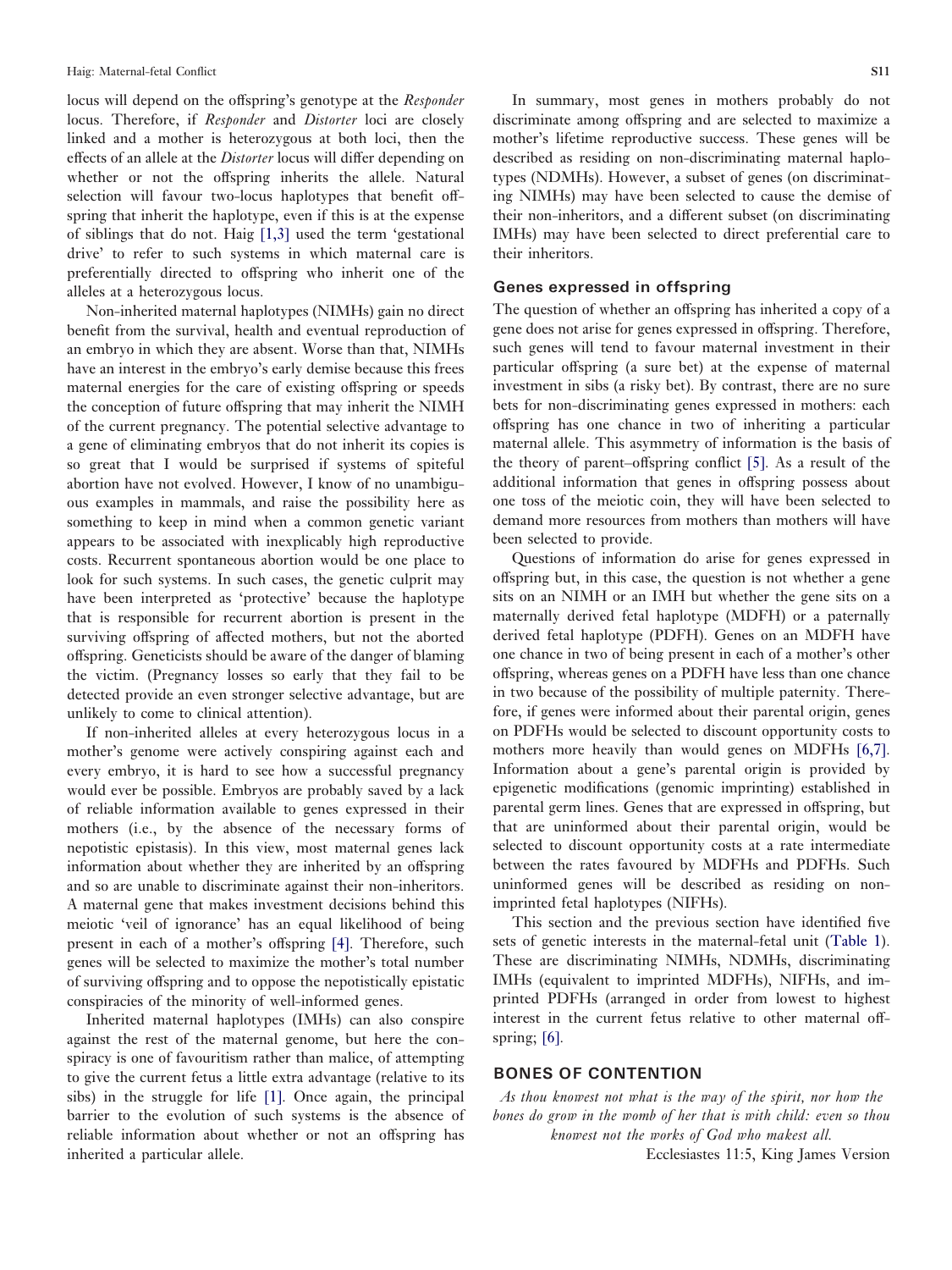<span id="page-2-0"></span>**Table 1**. The probability that a particular haplotype is present in the current offspring  $(P_1)$  or another offspring  $(P_2)$  of the same mother (probabilities calculated for identity by immediate common descent;  $\phi$  is the probability that other offspring have the same father as the current offspring).  $P_1/P_2$  is a measure of a haplotype's degree of 'preference' for maternal investment in the current offspring rather than other offspring

| Haplotype                   | $P_1 \quad P_2$ |                   | $P_1/P_2$ |
|-----------------------------|-----------------|-------------------|-----------|
| Non-inherited maternal      | $\cup$          | 1/2               |           |
| Non-discriminating maternal | 1/2             | 1/2               |           |
| Inherited maternal          |                 | 1/2               |           |
| Non-imprinted fetal         |                 | $(1+p)/4$         | $4/(1+p)$ |
| Paternally derived fetal    |                 | $\frac{\hbar}{2}$ | 2/p       |

The discussion, so far, has been in the abstract. Theories of gestational conflict will be of little use unless they can be used to illuminate the organization of physiological processes during pregnancy. Haig [\[3,4\]](#page-4-0) has described various aspects of human pregnancy when viewed under this light. One system I have not previously considered is that of potential conflicts over the allocation of calcium during pregnancy. This section will present such a discussion as a prelude to a highly speculative hypothesis to explain why the stimulatory G protein  $\alpha$ -subunit  $(G<sub>c</sub>\alpha)$  is translated only from transcripts of its maternally derived allele in proximal renal tubules [\[8,9\].](#page-4-0) For the most part, I will assume that the physiological processes I discuss are determined by interactions between non-discriminating maternal haplotypes (NDMHs) and non-imprinted fetal haplotypes (NIFHs). I will not address possible effects of discriminating maternal haplotypes (either NIMHs or IMHs) because I have been unable to think of plausible ways in which well-informed maternal haplotypes could bias the supply of maternal calcium. In the context of the effects of fetal genes, my default assumption is that genes are unimprinted unless there is evidence to the contrary (as exists for *GNAS*, the gene that encodes  $G_{\alpha}$ ). My focus will be on human pregnancy, supplemented with evidence from laboratory rodents. Calcium metabolism is complex and it is with some trepidation that I take on a subject that is far from my own area of expertise. I can only hope that the interest of a somewhat idiosyncratic perspective can partially compensate for what will undoubtedly be a naïve presentation.

Calcium exists in the body in two compartments: (i) a large insoluble pool, stored in bone in fixed stoichiometric ratio with phosphate; (ii) a much smaller soluble pool in extracellular and intracellular fluids. The calcium concentration of the soluble pool must be tightly regulated: short-term increases of soluble calcium can be compensated by increased excretion of calcium in urine; short-term deficiencies can be compensated by releasing calcium (with phosphate) from bone and by increased reabsorption of calcium in the kidney [\[10\].](#page-5-0)

Two hormones, parathyroid hormone (PTH) and 1,25 dihydroxyvitamin D  $(1,25(OH),D)$ , are principally responsible for the short- to medium-term regulation of serum calcium. PTH has a half-life in plasma of 2–4 min [\[11\]](#page-5-0) and is released when serum calcium falls below its set point. PTH causes the withdrawal of calcium from bone and increases reabsorption of calcium in the distal renal tubule. These effects serve to restore serum calcium to its set point. PTH also promotes the formation of  $1,25(OH)_{2}D$  from 25-hydroxyvitamin D in the proximal renal tubule.  $1,25(OH)_2D$  has a half-life in circulation of about 6 h [\[12\].](#page-5-0) Thus, its concentration integrates the degree to which calcium withdrawals have been made from bone over the course of a few hours.  $1,25(OH)_{2}D$  increases intestinal absorption of calcium and prepares bone for future withdrawals [\[13\].](#page-5-0)

The fixed stoichiometry of calcium and phosphate in bone means that their regulation is coupled. Phosphate is required to deposit calcium in bone and is released when calcium is mobilized from bone. Despite their fixed ratio in bone, calcium is dear but phosphate is cheap. That is, phosphate is more readily available in the diet, relative to requirements, than is calcium [\[14\].](#page-5-0) Therefore, the body can afford to be more profligate with phosphate than with calcium: approximately 99 per cent of the filtered load of calcium is reabsorbed by renal tubules [\[15\]](#page-5-0) whereas only 80–85 per cent of the filtered load of phosphate is reabsorbed [\[16\].](#page-5-0) One of PTH's action is to decrease the reabsorption of phosphate in the proximal renal tubule [\[17\].](#page-5-0) By this means, PTH can increase serum calcium without a concomitant rise in serum phosphate.

#### **Calcium metabolism in pregnancy**

The human neonatal skeleton contains about 30 g calcium, most deposited during third trimester [\[18\].](#page-5-0) During pregnancy, calcium is pumped across the placenta to establish a higher concentration of ionized calcium in fetal serum than in maternal serum. A particular maternal-fetal gradient is not maintained. Rather, the fetus has a higher set point for serum calcium that is maintained independently of the ambient maternal concentration [\[19\].](#page-5-0) Pregnancy therefore entails a flux of calcium from the maternal soluble pool through the fetal soluble pool into fetal bone, with the maternal soluble pool being topped up from maternal dietary intake and release from maternal bone. Except in exceptional circumstances, this flux is maintained independently of maternal dietary intake, with any deficit between fetal accretion and maternal intake occurring at the expense of the mother's skeleton.

Parathyroid hormone-related peptide (PTHrP) stimulates calcium transport across the basal membrane of human syncytiotrophoblast [\[20\]](#page-5-0) and the maternal-fetal calcium gradient is reduced in PTHrP knockout mice [\[21\].](#page-5-0) These results suggest that fetal serum calcium levels are maintained by parathyroid hormone-related peptide (PTHrP) regulating the placental calcium pump. The release of PTHrP by human cytotrophoblasts is regulated by extracellular calcium, but is inhibited by a higher concentration of extracellular calcium than that which inhibits PTH release from the parathyroid [\[22\].](#page-5-0) This difference could account for the higher set point of fetal calcium. If PTHrP activates the calcium pump at a higher calcium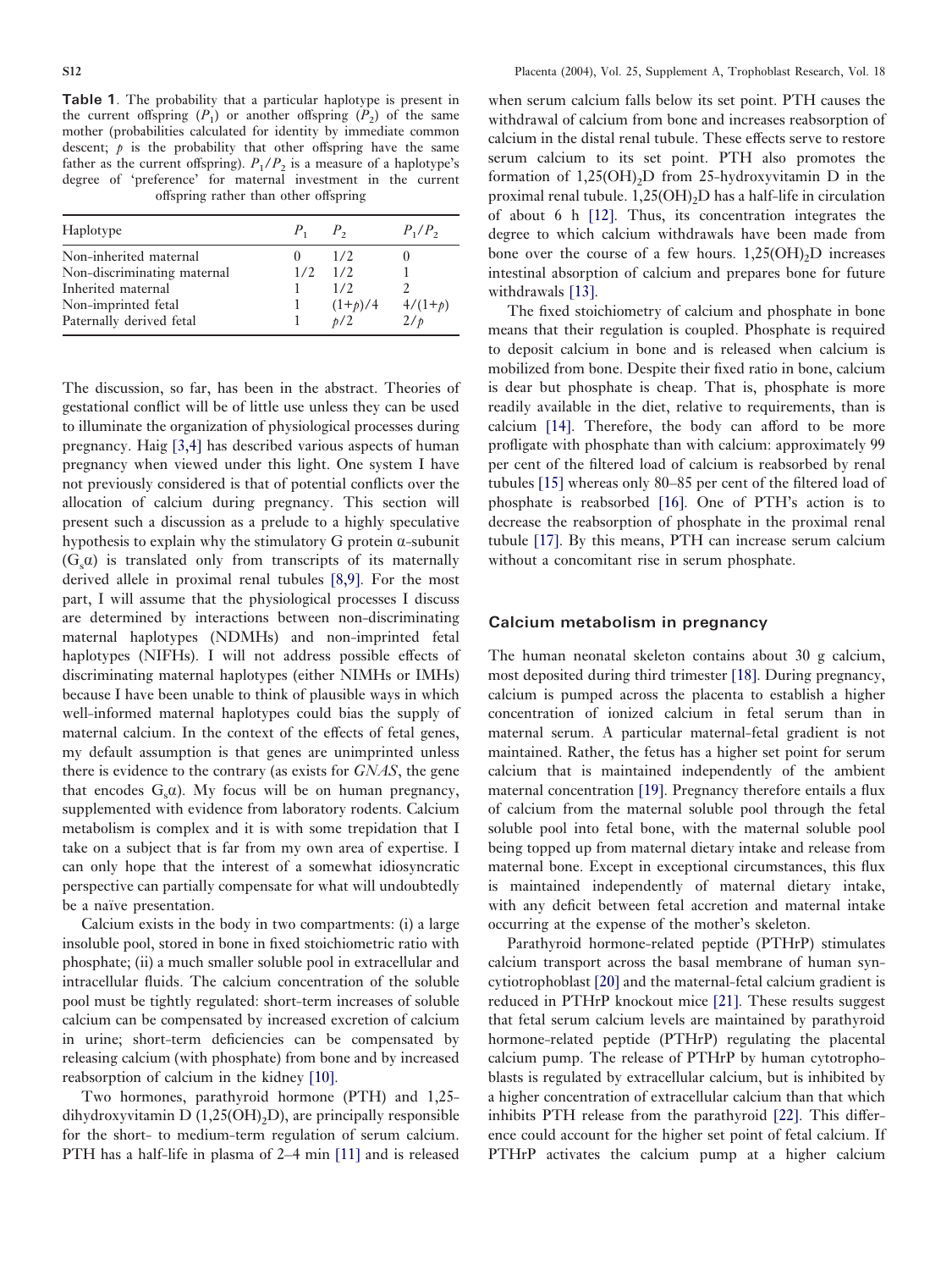concentration than the concentration at which PTH activates calcium release from maternal bone, then short-term deficits in serum calcium will be compensated by calcium release from the maternal skeleton, rather than from the fetal skeleton.

The principal maternal response to the increased calcium demands of pregnancy is to increase the extraction of calcium from diet. Intestinal uptake of calcium is increased during pregnancy, probably in response to elevated levels of  $1,25(OH)_{2}D$  in maternal serum. The gestational increase in intestinal uptake is usually in excess of fetal needs and is accompanied by increased urinary excretion of calcium [\[23\].](#page-5-0) Despite this, there is evidence of increased maternal bone turnover, in both pregnant women and rats [\[18\],](#page-5-0) and evidence for a decline in maternal bone mineral density during pregnancy (women: [\[24,25\];](#page-5-0) rats: [\[26\]\)](#page-5-0).

There is some evidence that a fetus will withdraw calcium from its own skeleton if the flux across the placenta is inadequate. Thus, fetuses of mothers with untreated hypoparathyroidism exhibit symptoms of hyperparathyroidism, including bone resorption and reduced bone mineralization [\[27,28\].](#page-5-0) In such pregnancies, the inability of a mother to maintain normal levels of serum calcium, because of her untreated PTH-deficiency, appears to result in activation of fetal PTH and mobilization of calcium from fetal bone. Similarly, knockouts of the calcium-sensing receptor cause elevated PTH and increased bone resorption in fetal mice [\[19\].](#page-5-0)

A maternal-fetal phosphate gradient is also maintained across the placenta [\[10\].](#page-5-0) However, I conjecture that the opportunity cost of phosphate transfers during pregnancy is usually less than the opportunity cost of calcium transfers because of the greater availability of phosphate in the diet (relative to needs). If it were metabolically possible, mothers would be prepared to spend phosphate to save calcium.

In summary, the fetus appears to withdraw calcium freely from maternal serum, dictated solely by its own needs and without regard to the needs of its mother. If maternal dietary intake is adequate, the potential for conflict is largely limited to costs associated with the insensitivity of fetal demands to short-term fluctuations in maternal calcium supply. However, if maternal dietary intake is inadequate, the fetal skeleton will develop largely at the expense of the maternal skeleton. Why does one need to invoke evolutionary conflict to explain this organization of calcium metabolism? A skeptic might argue that the fetal needs are given first priority because this maximizes maternal fitness. In the next section, I propose that imprinting of *GNAS* in proximal renal tubules has evolved because marginal reallocations of calcium from the fetus to the mother have been associated with enhanced maternal fitness.

## **Gs and the phosphate-depletion hypothesis**

*GNAS* is perhaps the most complex of all imprinted loci, with multiple gene products transcribed from multiple promoters in a complex tissue-specific pattern. Some transcripts are expressed only from the maternally derived allele, some only

from the paternally derived allele, and some show imprinted or biallelic expression depending on cell type. Some transcripts are translated, whereas others function solely as RNAs. One transcript is antisense to an oppositely imprinted transcript. Another encodes two interacting proteins in overlapping reading frames [\[29–32\].](#page-5-0) In this section, I will attempt an evolutionary explanation for a small part of this complexity. Specifically, I will present a hypothesis to account for the pattern of imprinting of transcripts encoding  $G_{\alpha}$  in the renal tubule.

Heterozygous inactivating mutations of  $G_{\alpha}$  in humans result in a suite of characters known as Albright's hereditary osteodystrophy (AHO). Of particular significance, these include mutations in an exon (exon 1) that is present only in spliced transcripts encoding  $G_s \alpha$  [\[33\].](#page-5-0) Therefore, AHO appears to be caused by haploinsufficiency for  $G_s \alpha$  in tissues where transcripts are normally expressed from both parental alleles. Individuals with a mutation of their maternally derived allele display resistance to the effects of PTH in the proximal renal tubule in addition to AHO, a combination of symptoms known as pseudohypoparathyroidism type Ia (PHP-Ia). By contrast, individuals with a mutation of their paternally derived allele exhibit AHO without hormone resistance, a combination known as pseudopseudohypoparathyroidism (PPHP) [\[34\].](#page-5-0) Both PHP-Ia and PPHP can be caused by mutations in exon 1 [\[35\].](#page-5-0) Therefore, hormone resistance appears to be caused by an absence of  $G_{\alpha} \alpha$  function in cells in which the protein is normally produced predominantly, or exclusively, from transcripts of the maternally derived allele. Resistance to PTH appears to be restricted to proximal tubules because distal tubules [\[36\]](#page-5-0) and the skeleton [\[37\]](#page-5-0) maintain their responsiveness to PTH. Evidence from mice that are heterozygous for inactivating mutations suggest that  $G_{\alpha} \alpha$  is translated only from the maternally derived allele in proximal renal tubules, but is translated from both alleles in the distal tubule [\[8\].](#page-4-0)

Individuals with PTH-resistance of the proximal tubule, but without AHO, are described as having pseudohypoparathyroidism type Ib (PHP-Ib). Most patients with PHP-Ib show biallelic expression of transcripts containing exon 1A (an alternative first exon) and a lack of methylation of both copies of exon 1A. The maternally derived allele of exon 1A is normally methylated and transcriptionally silent [\[9\]](#page-5-0) Transcripts containing exon 1A are probably untranslated [\[38\].](#page-5-0) One individual with PHP-Ib has been described with paternal uniparental disomy for *GNAS* [\[39\].](#page-5-0) Three brothers have been reported with selective resistance to PTH, but without AHO, caused by a mutation in exon 13 that prevents  $G_{\rm s}\alpha$  interacting with the PTH receptor. These siblings inherited the mutation from their unaffected mother, who inherited it from her unaffected father [\[40\].](#page-5-0) A hypothesis that unites these diverse clinical data is that transcription of exon 1A in proximal renal tubules somehow results in a failure to produce functional  $G_s \alpha$ in *cis*.

 $G_s \alpha$  is released when PTH binds to PTH receptors at the surface of epithelial cells of renal tubules. After its release,  $G_{\alpha} \alpha$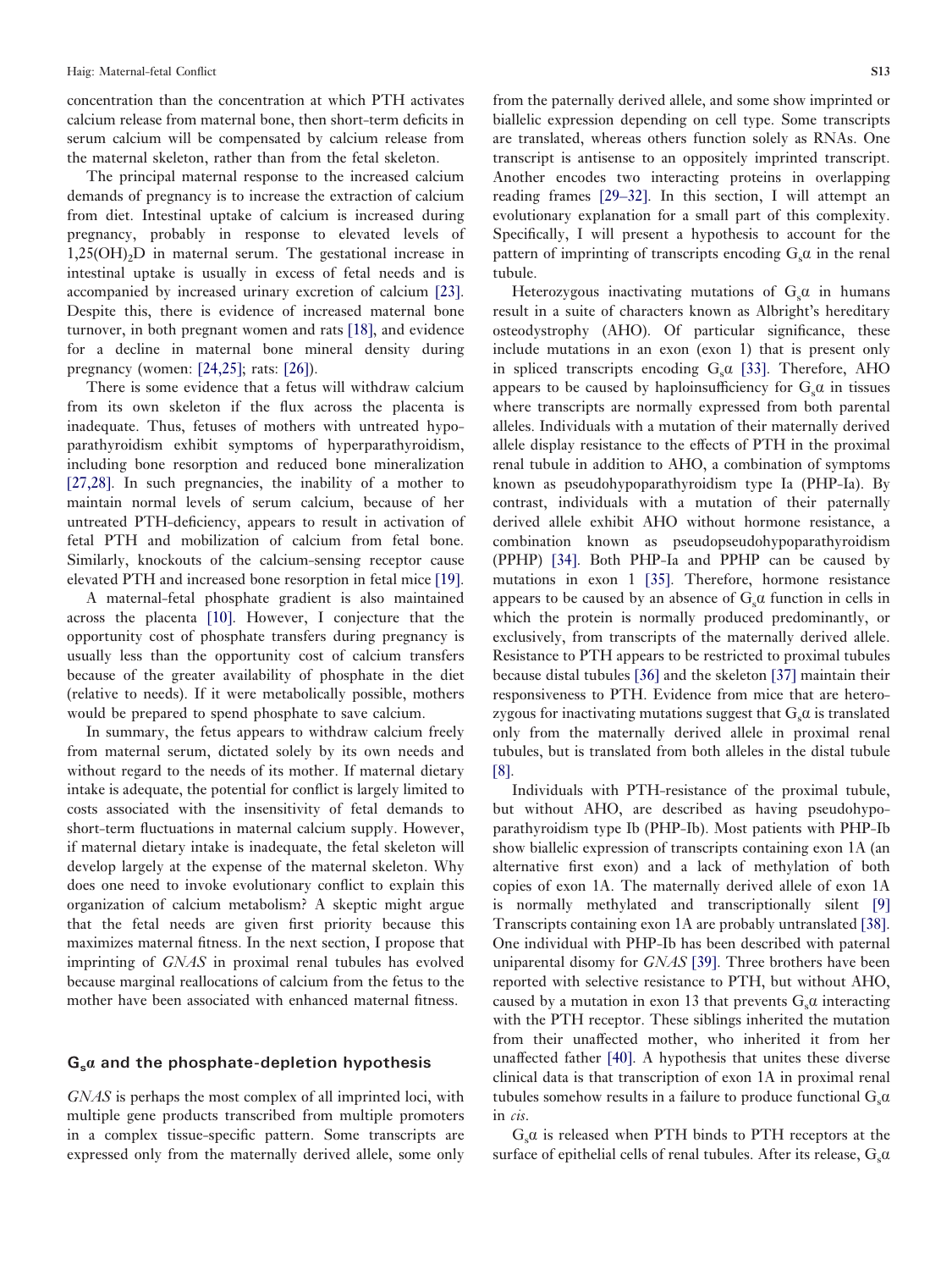<span id="page-4-0"></span>stimulates the production of cAMP by activating adenylyl cyclase. Elevated cAMP appears to mediate two of the principal effects of PTH in the proximal tubule. The first is the retrieval of NPT2a (the principal sodium/inorganic phosphate cotransporter) from apical brush border membranes, thus reducing phosphate reabsorption [\[17\].](#page-5-0) The second is the stimulation of  $1\alpha$ -hydroxylation of vitamin D to produce the active metabolite  $1,25(OH)_{2}D$  [\[10\].](#page-5-0) In the distal tubule, PTH promotes increased reabsorption of calcium [\[15\].](#page-5-0)

The kinship theory of genomic imprinting predicts that paternally derived alleles are inactivated when matrilineal inclusive fitness is maximized by a higher level of gene product than that which maximizes patrilineal inclusive fitness [\[41\].](#page-5-0) Thus, the phenotypic silence of the paternal allele encoding  $G_s \alpha$  in proximal renal tubules suggests that patrilineal inclusive fitness would be increased, and matrilineal inclusive fitness decreased, by reduced retrieval of NPT2a and hence increased reabsorption of phosphate. Conversely, matrilineal inclusive fitness would be enhanced by increased excretion of phosphate. It seems reasonable first to consider possible selective forces that act during gestation, and involve the opportunity costs that care for a fetus imposes on its mother, before considering more complicated models that invoke postnatal interactions among kin. (PTH also causes increased production of  $1,25(OH)_{2}D$  in proximal renal tubules. However, conflict over the level of production of  $1.25(OH)_{2}D$  is not a promising candidate to explain imprinted expression of  $G_{\alpha} \alpha$ because mice with targeted ablation of 25-dihydroxyvitamin D  $1\alpha$ -hydroxylase appear grossly normal before weaning [\[42\].](#page-5-0))

I propose that  $G_{\alpha} \alpha$  acts to reduce retention of phosphate by the proximal tubule because of the indirect effect this has on the calcium flux across the placenta. This mechanism is proposed to be activated when mothers are calcium-stressed. To a first-order approximation, the calcium flux in third trimester should equal the rate of accretion of calcium in fetal bone. Therefore, if bone mineralization could be slowed by a relative scarcity of phosphate, then the placental pump for calcium would be down-regulated to prevent fetal hypercalcemia. In this scenario, the paternally derived allele of *GNAS* is silent in proximal tubules because patrilineal interests are promoted by maintaining a higher rate of fetal bone mineralization. By contrast, the maternally derived allele is expressed because marginal increases in the excretion of phosphate reduce the rate at which calcium can be deposited in fetal bone and thus, indirectly, reduce the rate at which calcium is lost from the maternal skeleton. Under conditions of maternal calcium stress, paternally-derived alleles of the fetus favour retention of both calcium and phosphate to maintain the calcium flux into fetal bone, whereas maternally-derived alleles favour depletion of phosphate (but retention of calcium) to reduce the calcium flux across the placenta. This provides an adaptive explanation of why the paternal copy of  $G_s \alpha$  is silent in the proximal tubule but remains active in the distal tubule where its effect is to promote uptake of calcium. Phosphate (and calcium) voided in fetal urine can be recovered from amniotic fluid, but the hypothesis predicts that the marginal

effect of increased excretion of phosphate is reduced bone deposition and down-regulation of the placental calcium pump.

The hypothesis predicts that a marginal decrease in expression of  $G_{\rm c}\alpha$  in proximal tubules would result in increased fetal bone mineralization under conditions of calcium stress, accompanied by increased loss of calcium from the maternal skeleton. Testing this prediction would be challenging. A test would be somewhat less daunting if the predicted effects of a marginal decrease in expression under calcium stress can be extrapolated to the effects of complete absence of expression of  $G_{\alpha}$  under normal availability of calcium. If so, the hypothesis predicts greater mineralization of the neonatal skeleton in PHP-Ia (and PHP-Ib) than in PPHP. Knockouts of  $G_s \alpha$  in mice (e.g., [8]) would allow these predictions to be tested in calcium-stressed mothers.

The phosphate-depletion hypothesis is a first attempt to explain the imprinting of *GNAS* in proximal renal tubules. Among its weaknesses, the hypothesis assumes that the (largely unstudied) functions of PTH and  $G_{\alpha}$  in the fetal kidney resemble their functions in the postnatal kidney. These assumptions are, of course, testable. Zheng et al. [\[43\]](#page-5-0) found no evidence of monoallelic expression of exon 1 transcripts in samples of kidney cortex from a human fetus with PHP-Ib. This suggests that expression of  $G_{\alpha} \alpha$  may not be imprinted in fetal kidney, although it is possible that evidence of imprinting may have been obscured by the samples containing a mixture of cells with monoallelic and biallelic expression [\[44\].](#page-5-0) Moreover, Zheng et al. [\[43\]](#page-5-0) did not provide evidence on the expression of exon 1A transcripts, nor whether exon 1 transcripts of both alleles were translated. The phosphatedepletion hypothesis proposes that the selective force favouring imprinting is the calcium demand on mothers during pregnancy, even though there is an even greater calcium demand during lactation [\[45\].](#page-5-0) However, the ability of genes expressed in offspring to influence the maternal supply of calcium appear much more limited during lactation than during gestation.

#### **REFERENCES**

- [1] Haig D. Gestational drive and the green-bearded placenta. Proc Natl Acad Sci U S A 1996;93:6547–51.
- [2] Haig D. Altercation of generations: genetic conflicts of pregnancy. Am J Reprod Immunol 1996;35:226–32.
- [3] Haig D. Genetic conflicts in human pregnancy. Q Rev Biol 1993; 68:495–532.
- [4] Haig D. Genetic conflicts of pregnancy and childhood. In: Stearns SC, editor. Evolution in health and disease. Oxford: Oxford University Press; 1999, p. 77–90.
- [5] Trivers RL. Parent–offspring conflict. Am Zool 1974;14:249–64.
- [6] Haig D. Genomic imprinting and the theory of parent–offspring conflict. Semin Devel Biol 1992;3:153–60.
- [7] Haig D. Genomic imprinting and kinship. New Brunswick (NJ): Rutgers University Press, 2002.
- [8] Yu S, Yu D, Lee E, Eckhaus M, Lee R, Corria Z et al. Variable and tissue-specific hormone resistance in heterotrimeric  $G_s$  protein  $\alpha$ -subunit  $(G<sub>s</sub> \alpha)$  knockout mice is due to tissue-specific imprinting of the  $G<sub>s</sub> \alpha$  gene. Proc Natl Acad Sci U S A 1998;95:8715–20.